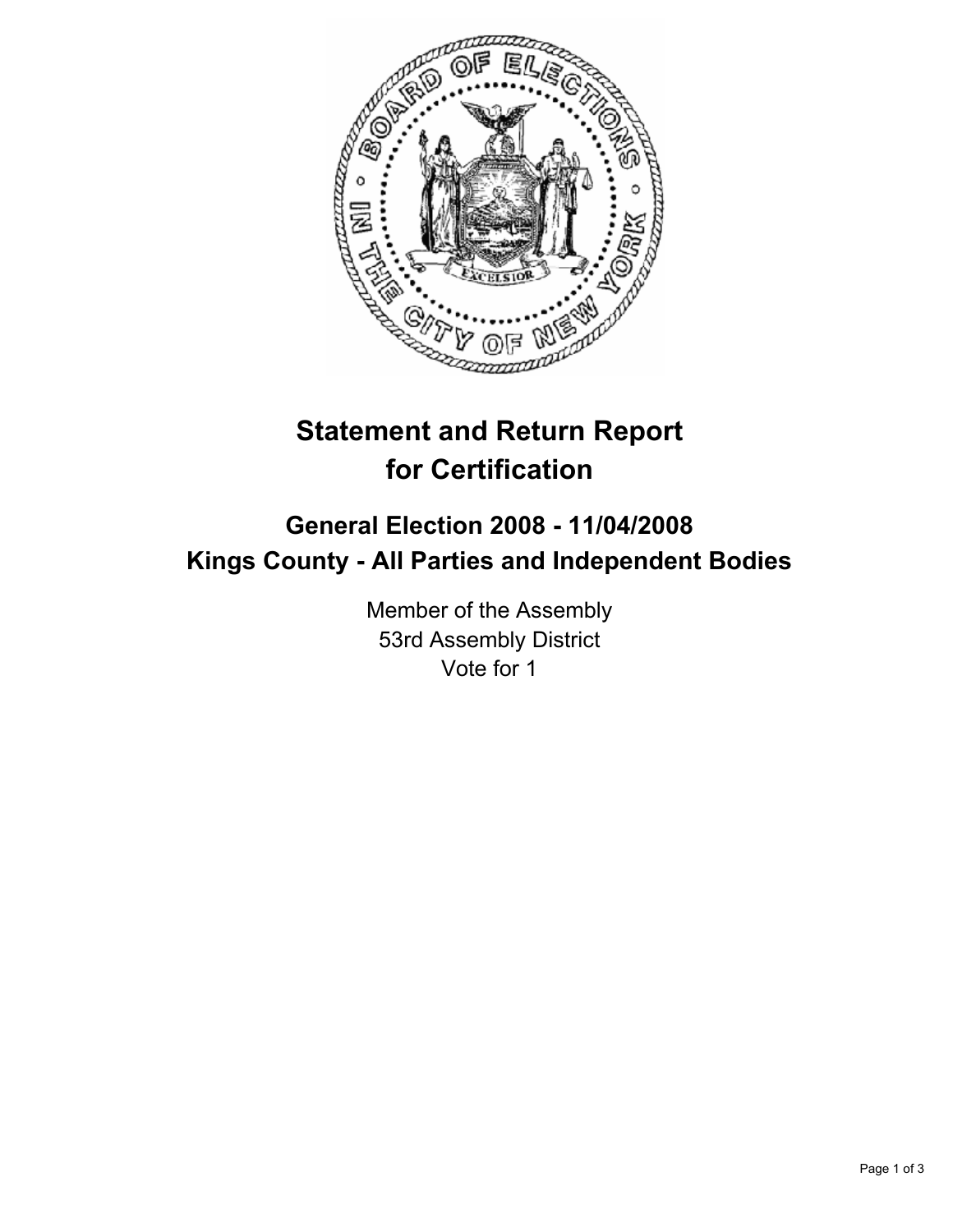

#### **Assembly District 53**

| PUBLIC COUNTER                 | 33,825 |
|--------------------------------|--------|
| <b>EMERGENCY</b>               | 437    |
| ABSENTEE/MILITARY              | 627    |
| AFFIDAVIT                      | 1,879  |
| <b>Total Ballots</b>           | 36,896 |
| VITO J LOPEZ (DEMOCRATIC)      | 25,733 |
| FRANCES F CUTRONE (REPUBLICAN) | 1,531  |
| MATT COWHERD (WRITE-IN)        |        |
| <b>Total Votes</b>             | 27,265 |
| Unrecorded                     | 9,631  |
|                                |        |